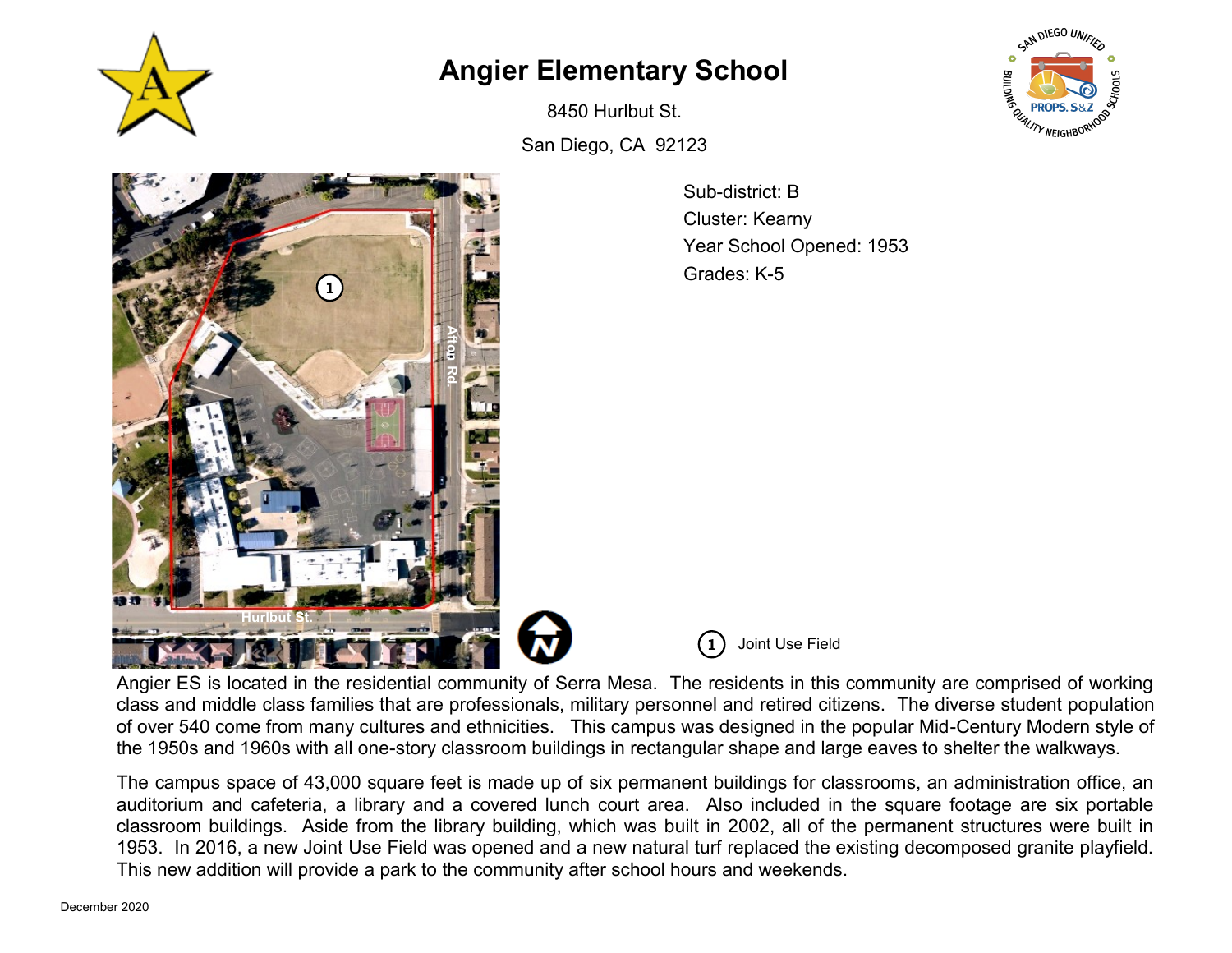

## **Angier ES Joint Use Field with City of San Diego**



Completed: January 2017

This Joint Use Agreement (JUA) project with the City of San Diego involves the construction of a Full Amenities Park by the City on the schools existing Decomposed Granite (DG) Field. The agreement allows the park to be used by the students during school hours and open as a public park to the community after school, on weekends and during school breaks.



Project includes:

- Full Amenities Park w/ Natural Turf
- Softball & Soccer Fields, and Basket Ball Court
- Covered Picnic Area
- Track
- **Lighting**
- Landscaping & Irrigation
- Paved Walks of Travel
- Accessibility Compliance
- **Off-street Parking**

East view of new field with softball backstop